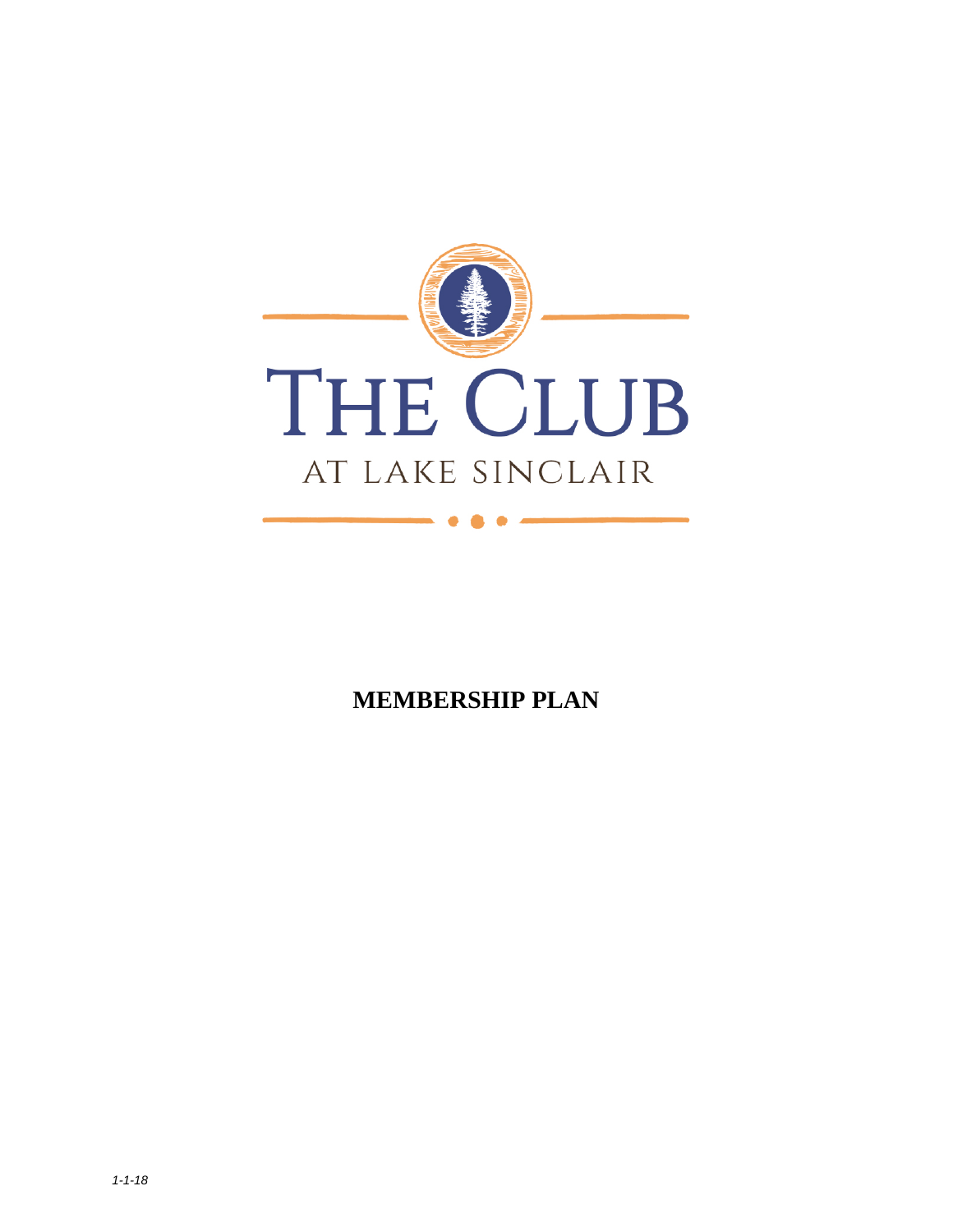# **THE CLUB AT THE CLUB AT LAKE SINCLAIR MEMBERSHIP PLAN SUMMARY**

#### **MEMBERSHIP OPPORTUNITY**

This membership plan (the "Membership Plan") offers you the opportunity to be a member of The Club at Lake Sinclair, referred to herein as the "Club." The Club is a private membership club located on Lake Sinclair, in Baldwin County, Georgia. The Club offers golf, tennis, and social facilities.

#### **CLUB FACILITIES**

The "Club Facilities" feature:

- the "Golf Course", an 18-hole golf course;
- Practice facilities consisting of driving range, and putting green;
- the Clubhouse offering a dining facility, a bar and lounge, meeting space,
- the Golf Shop offering retail space and men's and women's locker rooms.
- The Tennis Facilities, consisting of two outdoor tennis courts

#### **OWNERSHIP OF THE CLUB FACILITIES**

All of the Club Facilities at The Club at Lake Sinclair are owned by The TCLS Holding Company, LLC doing business as the Club ("Club").

#### **APPLICATION PROCEDURE**

Each eligible person who desires membership in the Club must submit a fully executed and completed Membership Agreement to the Club, and all additional required paperwork with a check for the amount of the required Initiation Fee payable to Club.

All applications for membership should be mailed or delivered in person to the Membership Office at the following address:

The Club at Lake Sinclair, 3700 Sinclair Dam Rd NE, Milledgeville, GA 31061 Attn: Membership Office.

#### **MEMBERSHIP PLAN IS A SUMMARY**

This document is intended only as a summary of the terms and conditions of membership in the Club. As such, prospective members are advised to carefully review all of the Rules and Regulations of the Club and to consult with their own legal and tax advisors regarding this program prior to applying for membership.

#### **MEMBERSHIP OFFICE**

Should you have any questions concerning the membership opportunities at the Club, please contact the Membership Office by calling [\(478\)](javascript:void(0))  [452-3525.](javascript:void(0)) Appointments are suggested, but not required.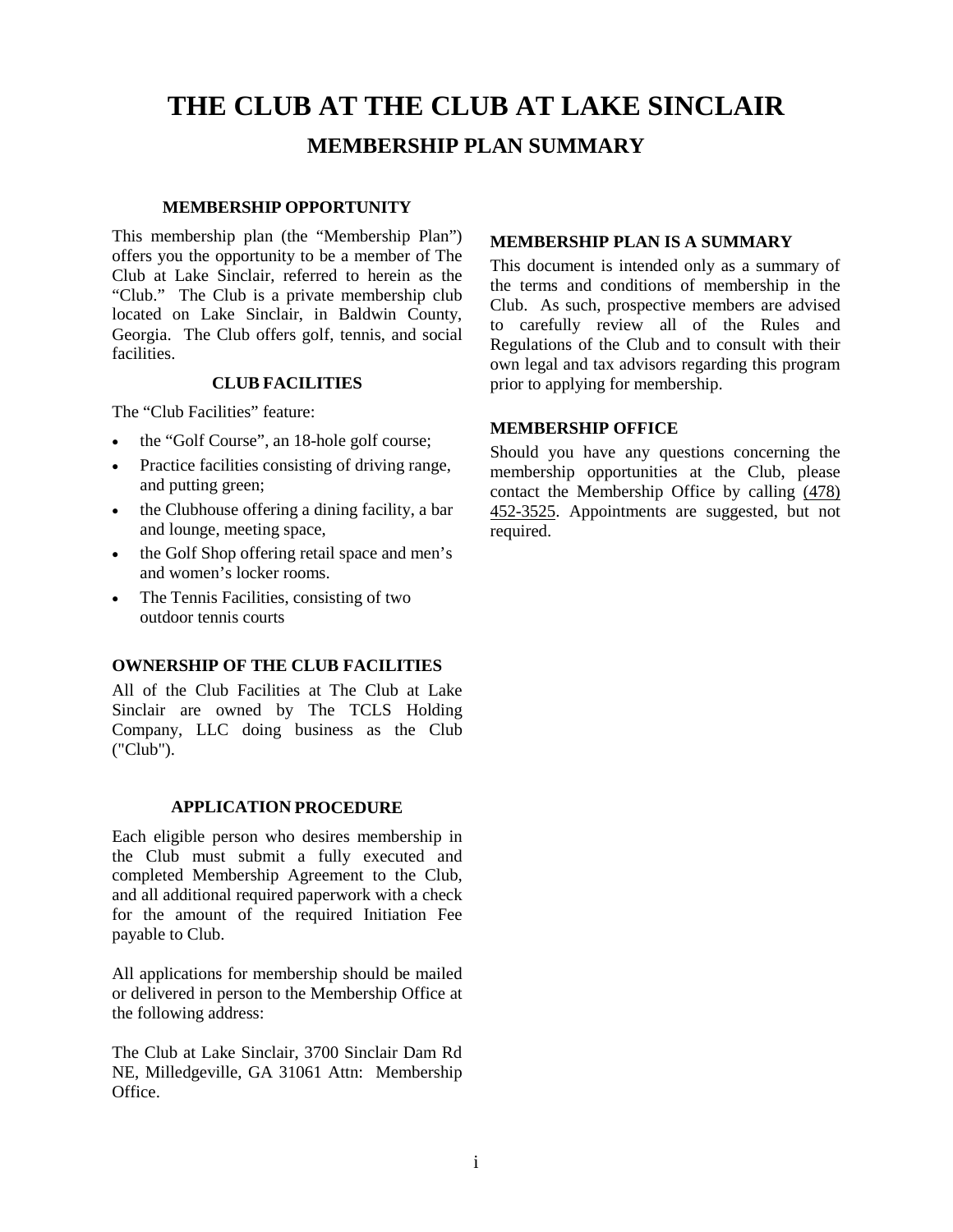RELY ONLY ON INFORMATION IN THIS MEMBERSHIP PLAN.

NO PERSON HAS BEEN AUTHORIZED TO GIVE ANY INFORMATION OR MAKE ANY REPRESENTATION NOT CONTAINED IN THIS MEMBERSHIP PLAN AND, IF GIVEN OR MADE, SUCH INFORMATION OR REPRESENTATION MUST NOT BE RELIED UPON AS HAVING BEEN AUTHORIZED BY THE CLUB.

MEMBERSHIPS IN THE CLUB ARE OFFERED ONLY FOR RECREATIONAL PURPOSES.

MEMBERSHIPS IN THE CLUB ARE BEING OFFERED EXCLUSIVELY FOR THE PURPOSE OF PERMITTING PERSONS ACQUIRING A MEMBERSHIP TO OBTAIN RECREATIONAL USE OF THE CLUB FACILITIES. MEMBERSHIPS SHOULD NOT BE VIEWED OR ACQUIRED AS AN INVESTMENT AND NO PERSON PURCHASING A MEMBERSHIP SHOULD EXPECT TO DERIVE ANY ECONOMIC PROFITS FROM MEMBERSHIP IN THE CLUB.

NO FEDERAL, STATE OR GOVERNMENTAL AUTHORITY HAS PASSED UPON OR ENDORSED THE MERITS OF THIS MEMBERSHIP PLAN.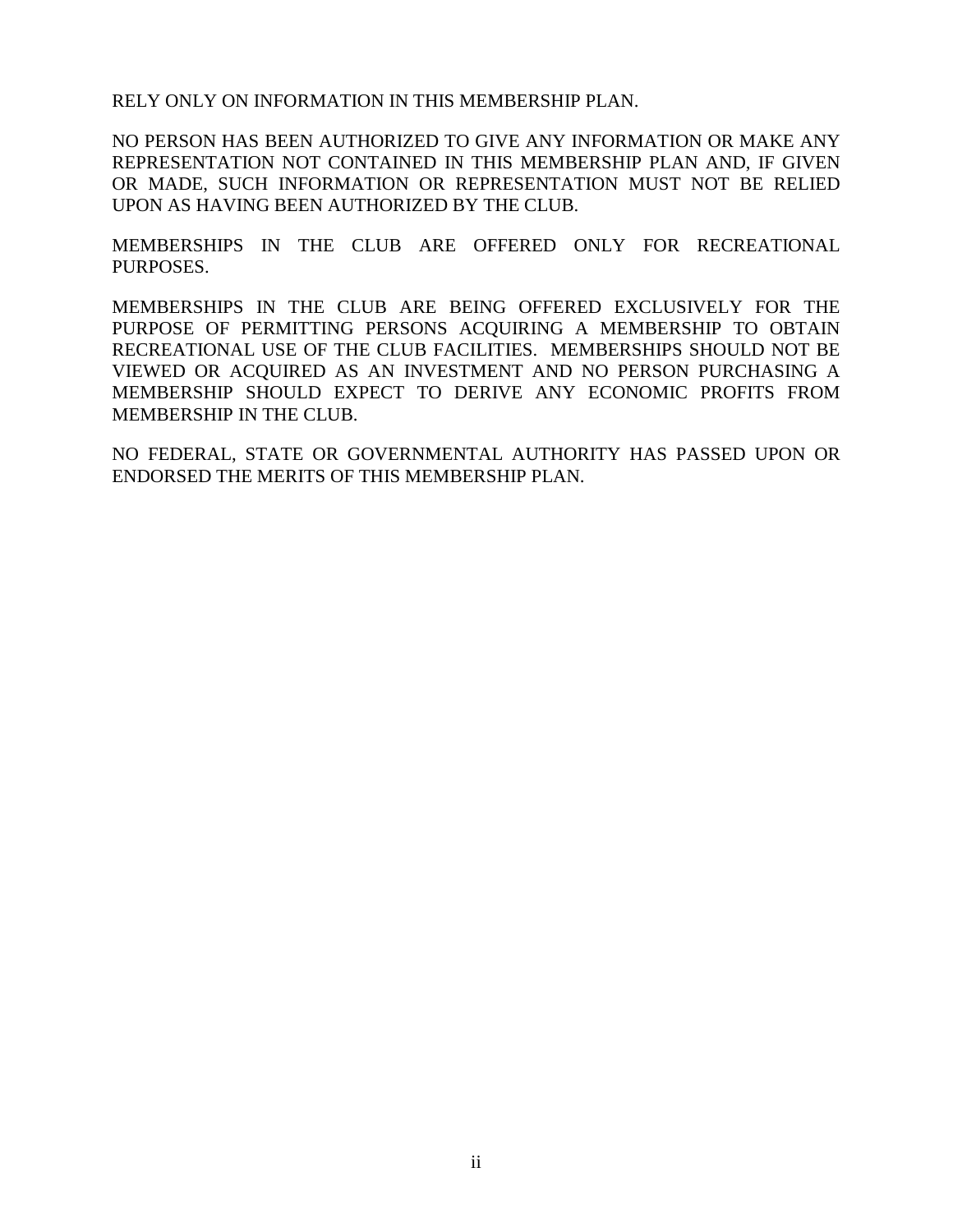# **TABLE OF CONTENTS**

| A.              |                                                        |  |
|-----------------|--------------------------------------------------------|--|
| В.<br>C.        |                                                        |  |
| D.              |                                                        |  |
| Е.              |                                                        |  |
| F.              |                                                        |  |
|                 |                                                        |  |
|                 |                                                        |  |
| A.              |                                                        |  |
|                 |                                                        |  |
|                 |                                                        |  |
| A.              |                                                        |  |
| <b>B.</b>       |                                                        |  |
| C.              |                                                        |  |
| D.              |                                                        |  |
| Ε.              |                                                        |  |
| F.              |                                                        |  |
| G.              |                                                        |  |
| H.              |                                                        |  |
| I.              |                                                        |  |
|                 |                                                        |  |
| A.              |                                                        |  |
| <b>B.</b>       |                                                        |  |
|                 |                                                        |  |
|                 |                                                        |  |
| A.              |                                                        |  |
| <b>B.</b>       |                                                        |  |
| $\mathcal{C}$ . |                                                        |  |
| D.              |                                                        |  |
| E.              |                                                        |  |
| $\mathbf{F}$ .  |                                                        |  |
| G.              |                                                        |  |
| $H_{\cdot}$     |                                                        |  |
| I.              | TAX CONSEQUENCES OF AQUIRING A MEMBERSHIP IN THE CLUB9 |  |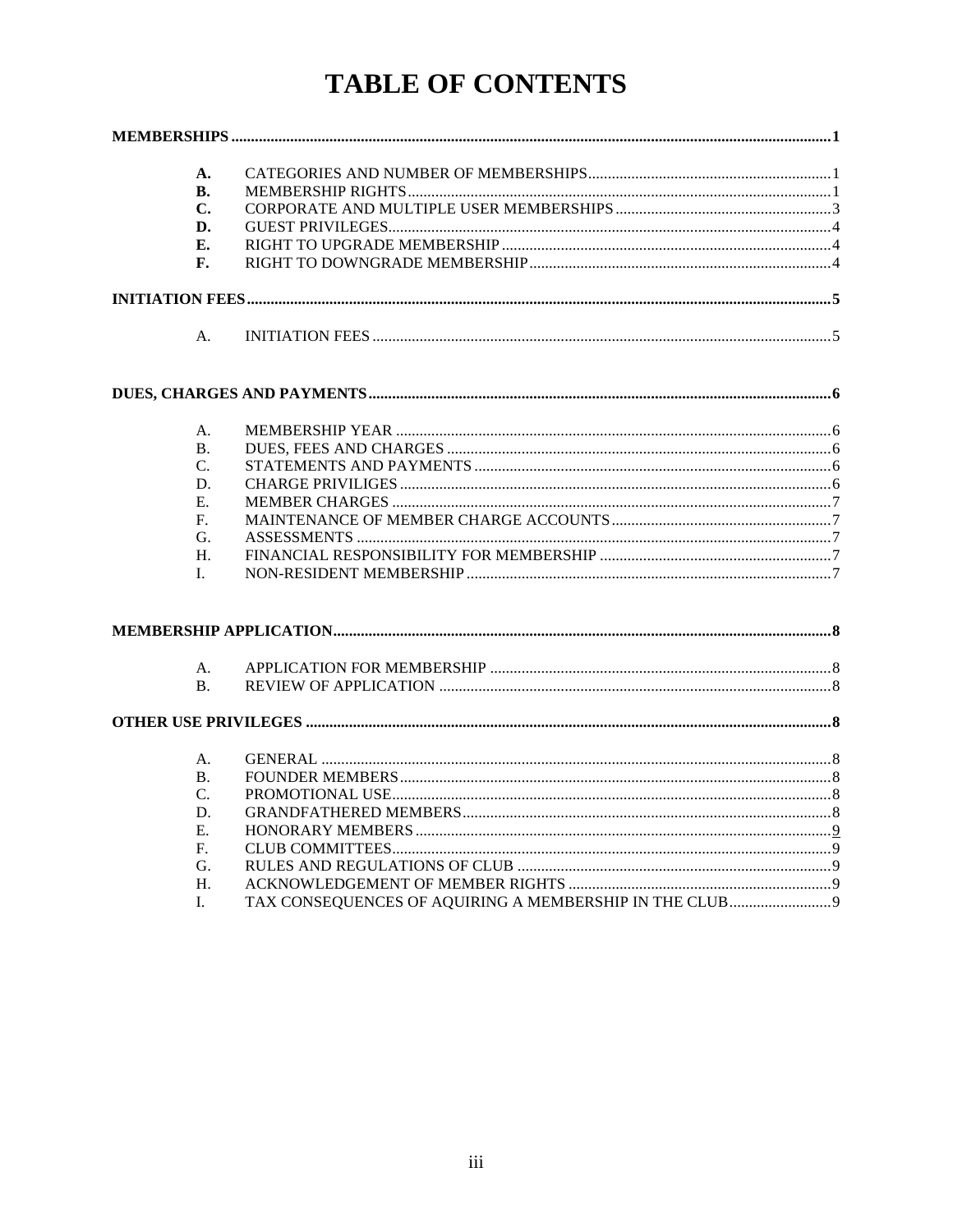# **MEMBERSHIPS**

# <span id="page-4-1"></span><span id="page-4-0"></span>A. **CATEGORIES OF MEMBERSHIPS**

The Club has established the following categories of Membership in the Club: Social Memberships, Golf Memberships, Junior Memberships, Golden Memberships and Corporate Memberships;

# <span id="page-4-2"></span>**B. MEMBERSHIP RIGHTS**

The following is a summary of the rights and privileges associated with each category of membership in the Club.

# **SOCIAL MEMBERSHIPS**

Social Members in accordance with the Rules and Regulations are entitled to use the Clubhouse, Tennis Facilities and social facilities of the Club. Social Members may also play a total of 6 rounds of golf per membership at a reduced rate. The sign-up privileges and related green and court fees associated with this membership category are described below:

GOLF COURSE • 10-day advance sign-up

- pays green fees
- pays cart fees

• pays court fees

• may use 6 rounds each year  $@$ reduced rate

#### TENNIS COURTS • 10-day advance sign-up

Memberships formerly known as Clubhouse Memberships are now Social Memberships and afford all Social Membership privileges described above.

# **GOLF MEMBERSHIPS**

Golf Members in accordance with the Rules and Regulations are entitled to use the Golf Course, the Practice Facilities, the current Tennis Facilities and social facilities of the Club. The sign-up privileges and related green and court fees associated with this membership category are described below:

TENNIS COURTS • 30-day advance

- GOLF COURSE 30-day advance sign-up
	- no green fees
	- pays cart fees
	- sign-up
	- no court fees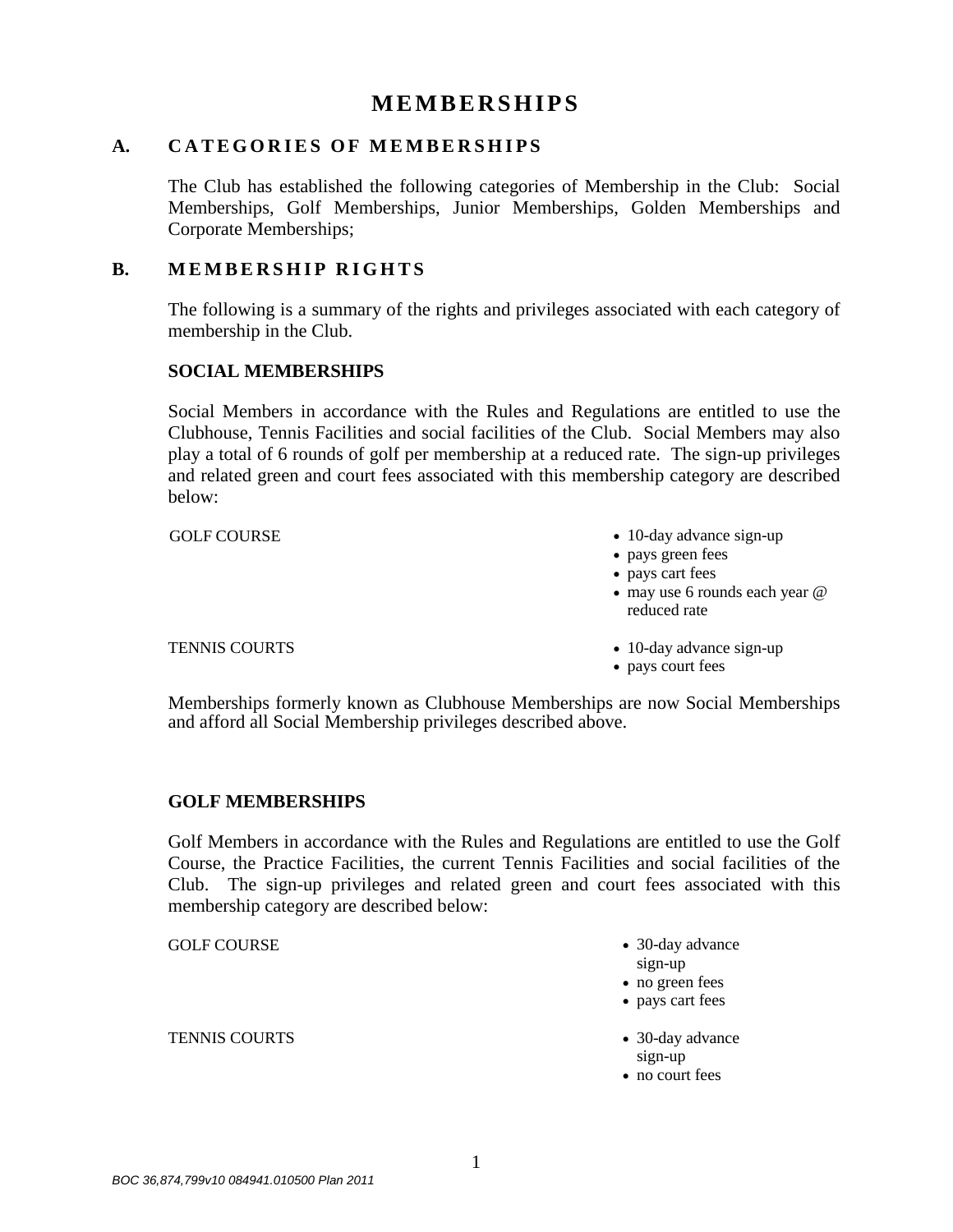# **JUNIOR MEMBRSHIP**

A Junior Membership applies to a classification covering Members between the age of twenty-three (23) and thirty-four (34) for any category of Membership. Junior Members may purchase their memberships for an Initiation Fee equal to half the applicable Initiation Fee for the membership classification desired, including Golf and Social. Upon the Junior Members thirty-fifth  $(35<sup>th</sup>)$  birthday, the Membership will convert to the applicable category and the balance of the original Initiation Fee shall become due. Junior Members will be subject to the full applicable dues at their thirty-fifth  $(35<sup>th</sup>)$  birthday.

# **GOLDEN MEMBERSHIP**

A Golden Membership applies to a classification covering Members at age seventy-two (72) and older. Required paperwork with supporting age verification will be required to participate in this option. The Golden Option allows a reduction in monthly dues. Golf access may be limited from time-to-time. Advance tee time and tennis sign-up privileges are addressed in each category of membership above and the charge per round of golf can be found in the current Schedule of Dues and Club Charges. Tee times for Unaccompanied Guests are at the discretion of the Pro Shop Staff.

# **GENERAL**

All membership privileges are subject to the Rules and Regulations and policies of the Club. In order to provide the utmost in playing pleasure for all members; the Club reserves the right to modify playing privileges for each category of membership, establish different categories of membership and issue and modify rules and policies governing access, sign-up privileges, reservation systems and tee times with respect to the golf, tennis, and other recreational facilities of the Club, including one or more specific facilities.

# **ADDITIONAL CLUB FACILITIES**

The Club may expand the Club Facilities, or add additional facilities as it determines appropriate from time to time. The Club will determine which category of membership shall have access to any new facility.

# **USE OF GOLF PRACTICE FACILITIES**

Golf Members may use the golf practice facilities. Social Members may only use the golf practice facility on the days they play golf or at other times designated by the Club.

# **FAMILY MEMBERSHIP**

A member his/her spouse are considered equal partners in the family membership and their unmarried children under the age of 23 who live at home or attend school on a fulltime basis may use the Club Facilities in accordance with their membership category and dues level.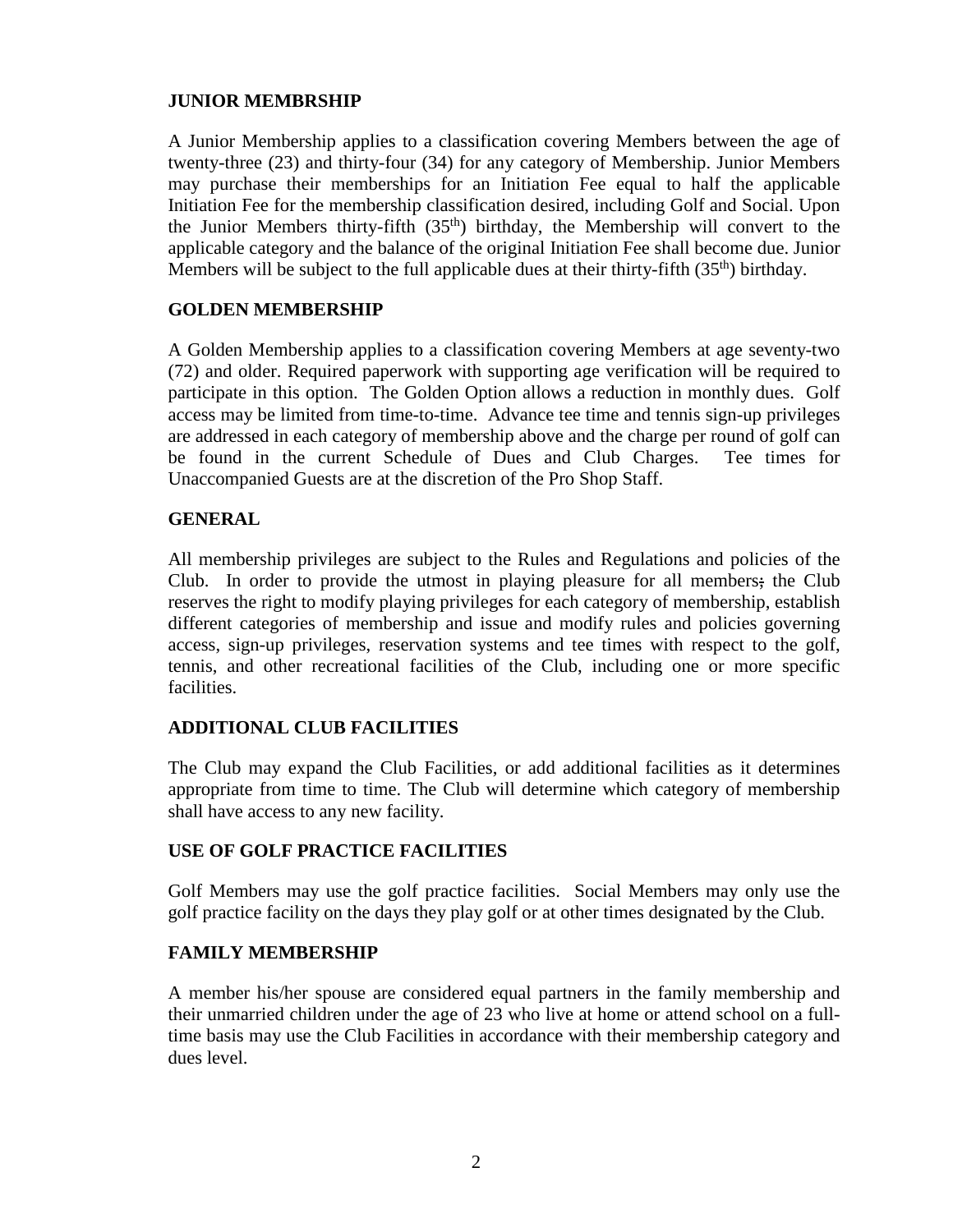# **PRIVILEGES FOR INDIVIDUAL LIVING WITH MEMBER**

An unmarried member living together with another unmarried individual in the same household on a permanent basis as a "lifetime partner" and may designate the other individual on a membership year basis to use the Club Facilities as a family member ("Lifetime Partner"), subject to approval by the Club. The total number of adults who may have family privileges is limited to two adults per membership including the member. The member and the Lifetime Partner shall be individually and jointly responsible for the payment of all charges and fees incurred by the Lifetime Partner. The Club reserves the right to establish such fees and other rules and require the member and Lifetime Partner to submit such information as the Club deems appropriate. A member may terminate the privileges of their Lifetime Partner by notifying the Club in writing. If the living situation changes between the member and Lifetime Partner, the Club must be notified immediately. Privileges will not be reinstated for a Lifetime Partner for at least twelve (12) months and then only after complying with the current rules and policies of the Club at such time regarding Lifetime Partners.

# <span id="page-6-0"></span>**C. CORPORATE AND MULTIPLE USER MEMBERSHIPS**

The Club reserves the right to issue Corporate Memberships in any category of membership. A corporate Membership may be issued in the name of an Authorized Entity, as defined below. The purchase of a Corporate Membership and the naming of the initial Designees, as defined below, must be authorized in writing by an officer or director of the Authorized Entity. A Corporate membership shall entitle the Authorized Entity to specifically name a maximum of five (5) individuals (collectively, the "Designees") to have the usage rights and privileges of the Membership, subject to the following conditions and restrictions:

*Categories and Fees*. The memberships for the designees can be of one or more membership classification and must be paid for and owned by the Authorized Entity. The Authorized Entity will pay Initiation Fees as follows:

*\*Note: In the case of a multiple membership classifications, the full initiation fee will apply to the most expensive membership. The 10% discount will apply to the second most expensive membership.* 

*Change of Designee*. The name of a Designee entitled to use a Corporate Membership may be changed no more than once in any twelve (12) month period to another individual upon written request by an officer of the Authorized Entity, subject to the sole discretion of the Club and payment of the current change of Designee fee, as set forth in the Schedule of Dues, Fees and Charges. It is the Club's intent that the Authorized Entity holding the Corporate Membership shall name, as Designees, only full-time bona fide employees, directors, or officers of the Authorized Entity. The Club reserves the right to revoke re-designation privileges if the Authorized Entity is deemed to be abusing the conditions and restrictions. The Authorized Entity shall have the responsibility to inform the Club each time one of the Designees separates from the Company.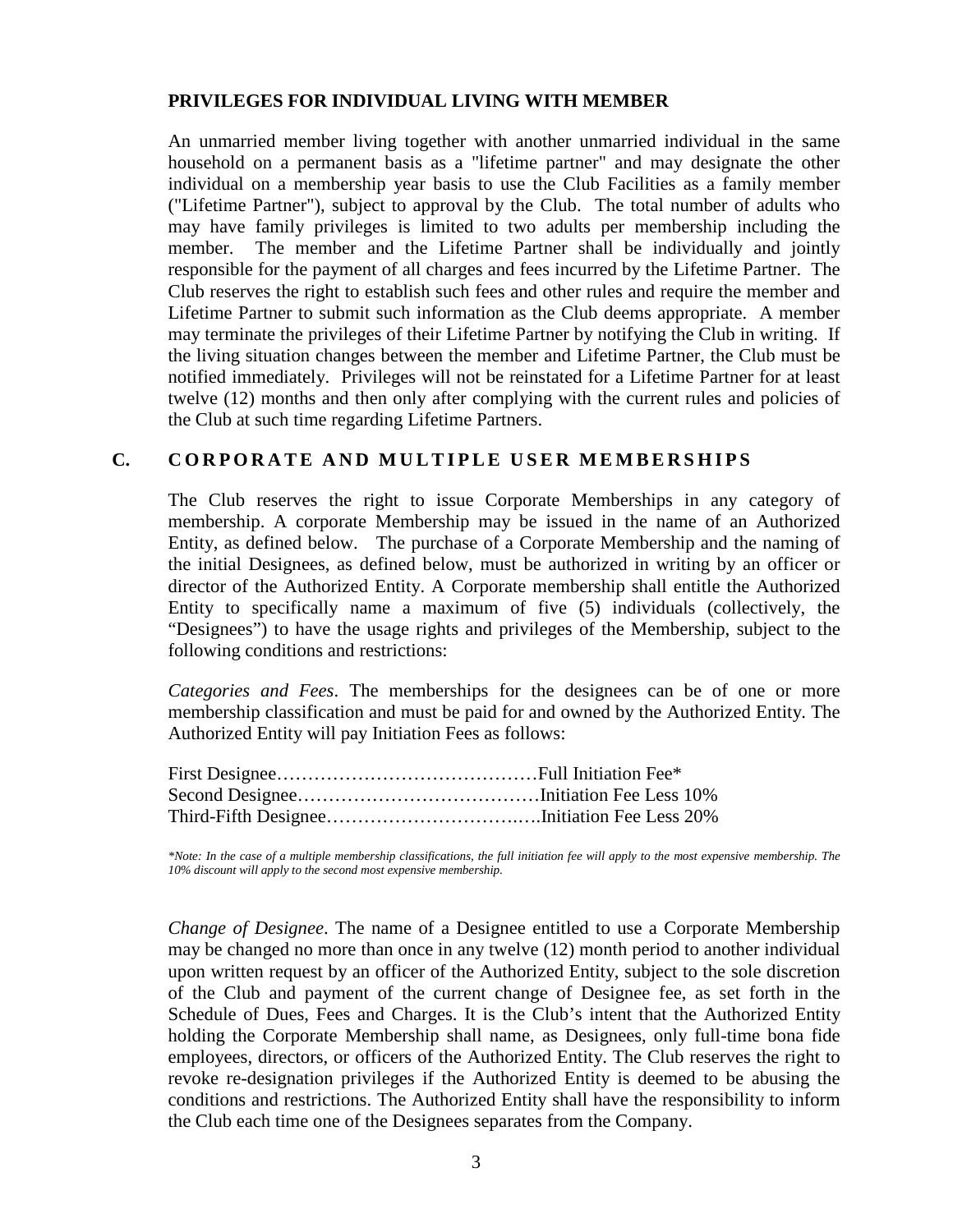*Authorized Entity*. An 'Authorized Entity" is one which is duly organized under the laws of any State, authorized to transact business in the State of Georgia, actively doing business as determined by the Club, and in good standing pursuant to the statutory regulations promulgated by the State of Georgia. An Authorized Entity does not include any entity formed for the specific purpose of obtaining a membership in the Club.

*Dues and Spending Minimums*. Dues and spending minimums, if any, shall be payable by each Designee.

*Join and Several Liability*. The Designee and the Authorized Entity hold the Corporate Membership are jointly and severally responsible for all dues, fees, charges and other debts incurred by such Designee and his/her Family and guests.

The Club will also issue a club credit to the corporation. The club credit will be issued each month based on the number of Designee's the company has established. The calculation of the club credit will be as follows:

- $1<sup>st</sup>$  Designee = \$0 club credit
- $2<sup>nd</sup>$  Designee = \$25/month club credit
- $3<sup>rd</sup>$  Designee = \$50/month club credit
- $4<sup>th</sup>$  Designee = \$75/month club credit
- $5<sup>th</sup>$  Designee =  $$100/month$  club credit

*Note: There is not a credit for each "Designee", just one credit for the company. An Officer of the company will determine which account receives the Club Credit. The account which receives the Club Credit can only be changed once per calendar year.* 

# <span id="page-7-0"></span>**D. GUEST PRIVILEGES**

Members of the Club may have guests use the Club Facilities in accordance with the Rules and Regulations of the Club and upon payment of the applicable guest fees and charges as may be established by the Club from time to time. A member of the Club may not be a guest of another member of the Club unless otherwise determined by the Club.

# <span id="page-7-1"></span>E. RIGHT TO UPGRADE MEMBERSHIP

Members of the Club may upgrade to a higher category of membership if the desired level is open and available by paying an additional Initiation Fee equal to the difference between the Initiation Fee they previously paid for their current category of membership and the Initiation Fee then required for the higher category of membership. A member's ability to upgrade to a higher category of membership is subject to the membership being offered and available as determined by the Club and not reserved. Members who upgrade to a higher category of membership during the membership year will be required to pay dues for the higher category membership prorated for the remainder of the membership year.

# <span id="page-7-2"></span>**F.** RIGHT TO DOWNGRADE MEMBERSHIP

In the event a member wishes to downgrade to a lower category of membership; the member must resign his or her current level of membership and reapply for the desired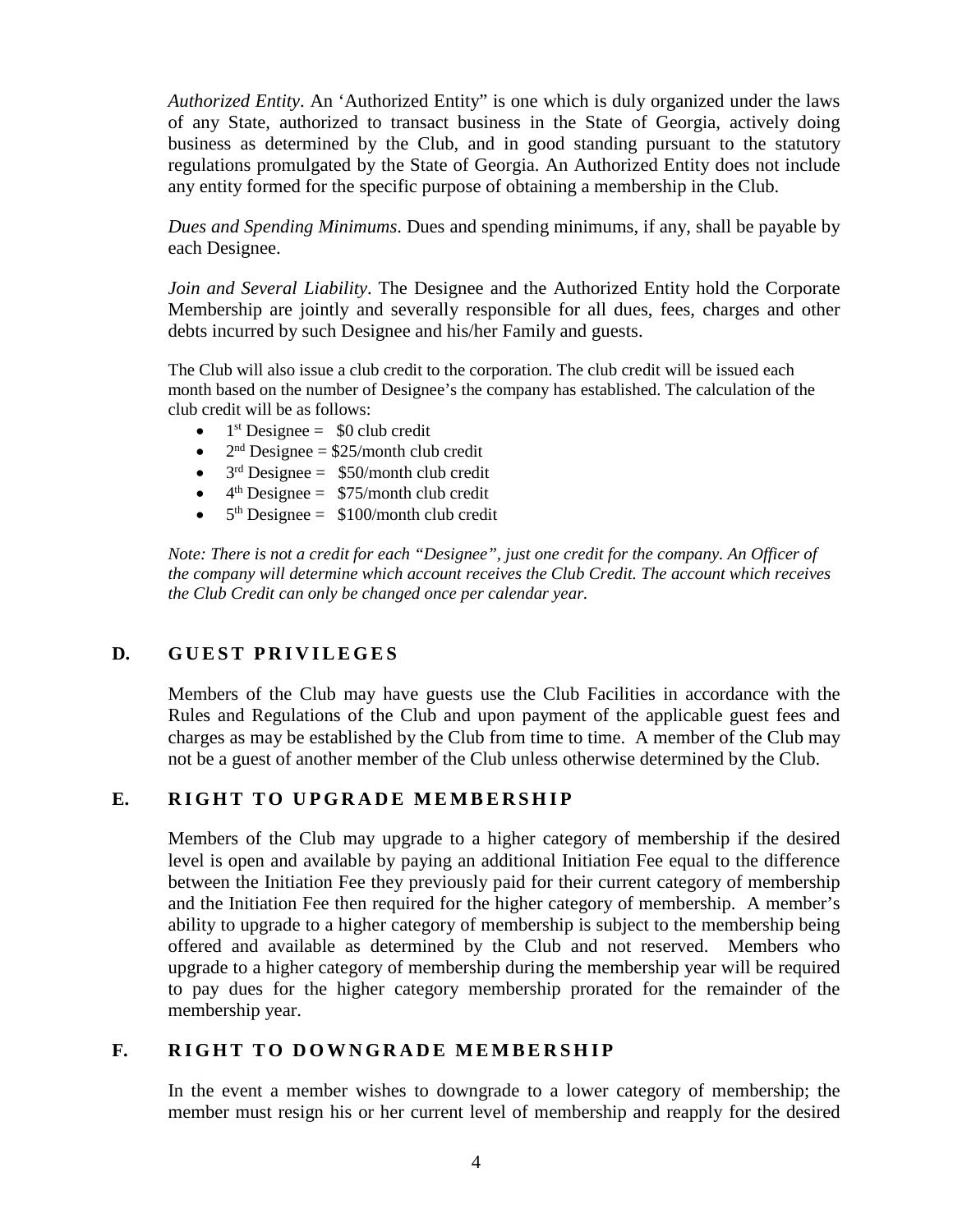level of membership subject to the membership being open and available and not reserved. This resignation and purchase must be done simultaneously. Any member who resigns his or her membership and reapplies for a new level of membership will be required to pay the Initiation Fee which is in effect for the new level of membership at the time the member applies for the new level of membership. Any Initiation Fee(s) which the member previously paid for his or her current level of membership will be credited against the required Initiation Fee for the new level of membership after all applicable transfer fees, outstanding Club charges have been satisfied. If the Initiation Fee(s) paid by the member for his or her current level of membership exceeds the credit applied to the Initiation Fee for the new level of membership after all applicable transfer fees, club charges, if applicable, are satisfied, then the member will be allowed to join with no additional Initiation Fee. Any member who downgrades and later upgrades to a higher category of membership pursuant to the "Right to Upgrade Membership" provision above, if the desired level is open and available, shall be required to pay an additional Initiation Fee based on the greater of the then current Initiation Fee or the amount of Initiation Fee in effect for the higher category of membership on the date of the downgrade of membership.

# **INITIATION FEES**

# <span id="page-8-1"></span><span id="page-8-0"></span>**A. INITIATION FEE S**

Each person who acquires a membership in the Club is required as a condition of membership to pay an Initiation Fee(s) to the Club in an amount established by the Club from time to time for the category of membership acquired (the "Initiation Fee"). The required Initiation Fee will be as set forth in the current Schedule of Club Charges. Initiation Fees are non-refundable.

If the Club permits, in its sole discretion, a member to pay an Initiation Fee in installments and the member fails to pay installments of the Initiation Fee when due, the Club may terminate the membership in its sole discretion or exercise whatever other remedies are available to it under the promissory note or other instrument governing payment of the Initiation Fee or applicable law.

#### **DEATH OF A MEMBER**

Upon the death of a member, and after providing written documentation to the Club such as a death certificate within 60 days of the date of death, one of the following will apply.

#### **SPOUSE**

If there is a surviving spouse, the membership automatically passes to the surviving spouse and no additional Initiation Fee is required. Dues and charges must be paid current. If there is no surviving spouse, the membership will be deemed terminated.

#### **LEGAL SEPARATION OR DIVORCE**

If a member is married, both spouses have equal privileges to use the Club. In the event of the divorce or separation of spouses having membership privileges, the member must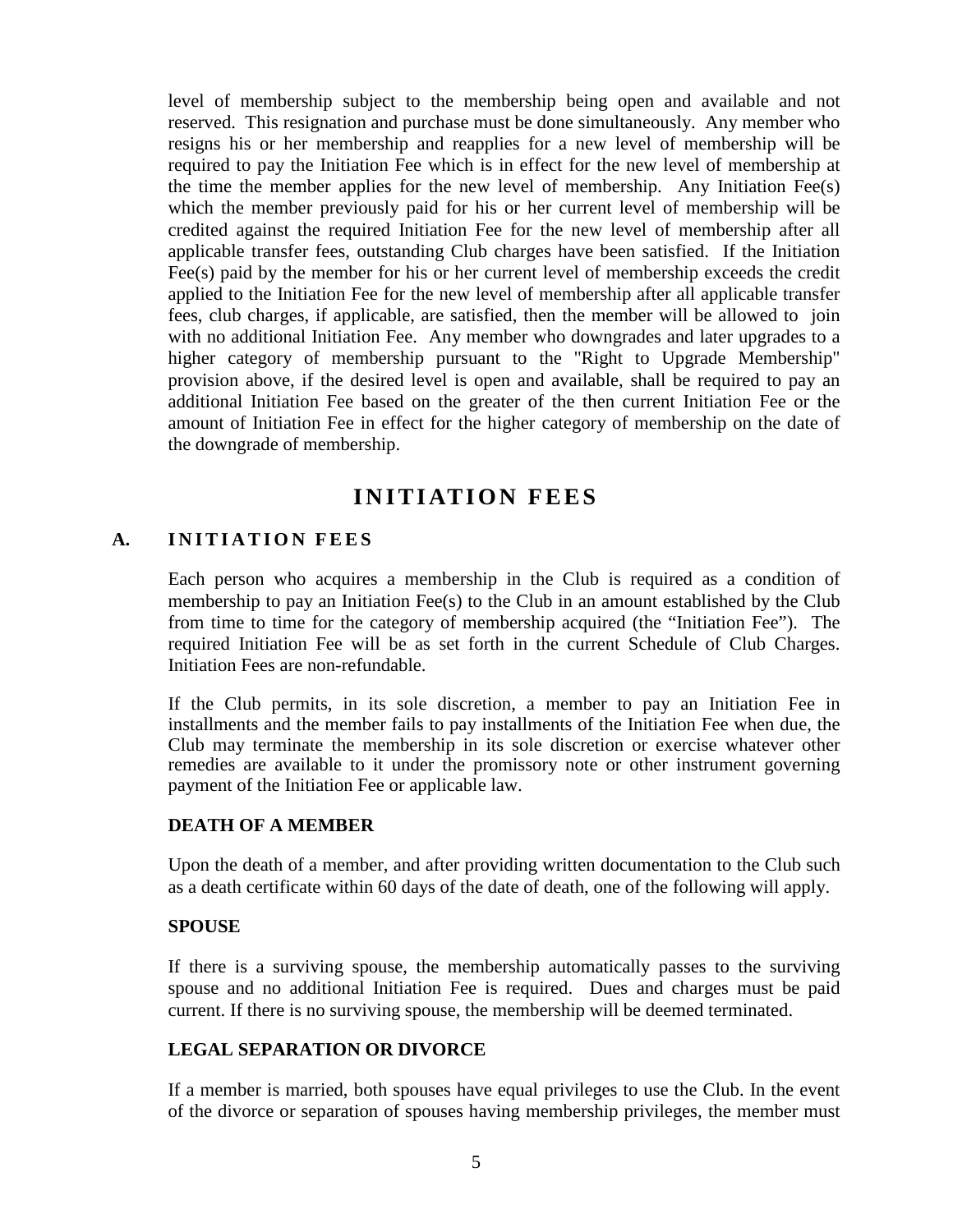provide to the Club a court order or other appropriate documentation regarding the disposition of the membership. The Club will not permit any changes to the membership or the membership account after the Club becomes aware of a divorce or separation until the court order or other appropriate documentation has been provided to the Club unless otherwise approved by both parties. Until written notice of the award of the membership to the Club, both spouses will be jointly and severally liable for all dues, fees, and charges and both may continue to enjoy membership privileges so long as such amounts are timely paid. Failure of the member to provide documentation to the Club regarding disposition of the membership within sixty (60) days after a divorce or separation may result in suspension up to termination of the membership privileges. The Club reserves the right, in its sole discretion, not to award the membership to either spouse if the Club, in its sole discretion, is unable to determine the person who is lawfully entitled to receive the membership. In the case of divorce, if the Club has been unable to determine which spouse is legally entitled to the membership within six months after the date of the divorce decree, the membership shall automatically be deemed resigned.

# **DUES, CHARGES AND PAYMENTS**

# <span id="page-9-1"></span><span id="page-9-0"></span>**A. DUES , FEES AND CHARGE S**

The Club will determine the amount of dues to be payable for each category of membership. Dues will be payable on such basis as determined by the Club from time to time. All dues, fees and other charges will be set by the Club from time to time. The current amount of dues, fees and charges are set forth on the current Schedule of Club Charges.

# <span id="page-9-2"></span>**B. S TATEMENTS AND PAYME N T S**

Monthly statements are closed on the last day of each month and normally mailed within five (5) business days thereafter. Payment is due and must be received by the Club (not merely postmarked) by the 16th of each month. A late charge of (i) twenty-five (\$25.00); or (ii) eighteen percent (18%) per annum, whichever is greater, will be added to all outstanding balances not paid each month.

# **C. CHARGE PRI VIL EGES**

A Member is entitled to charge privileges at the Club, dining and retail outlets provided his/her membership is in good standing and his/her account ("Club Account") does not have a past due balance. Membership in good standing is conditioned upon prompt payment, in full, of all Initiation Fees, dues, charges and fees assessed by the Club. A Members' Club Account will be billed monthly and is due in full upon receipt. Members are responsible and shall pay all charged incurred by their Family members and guests.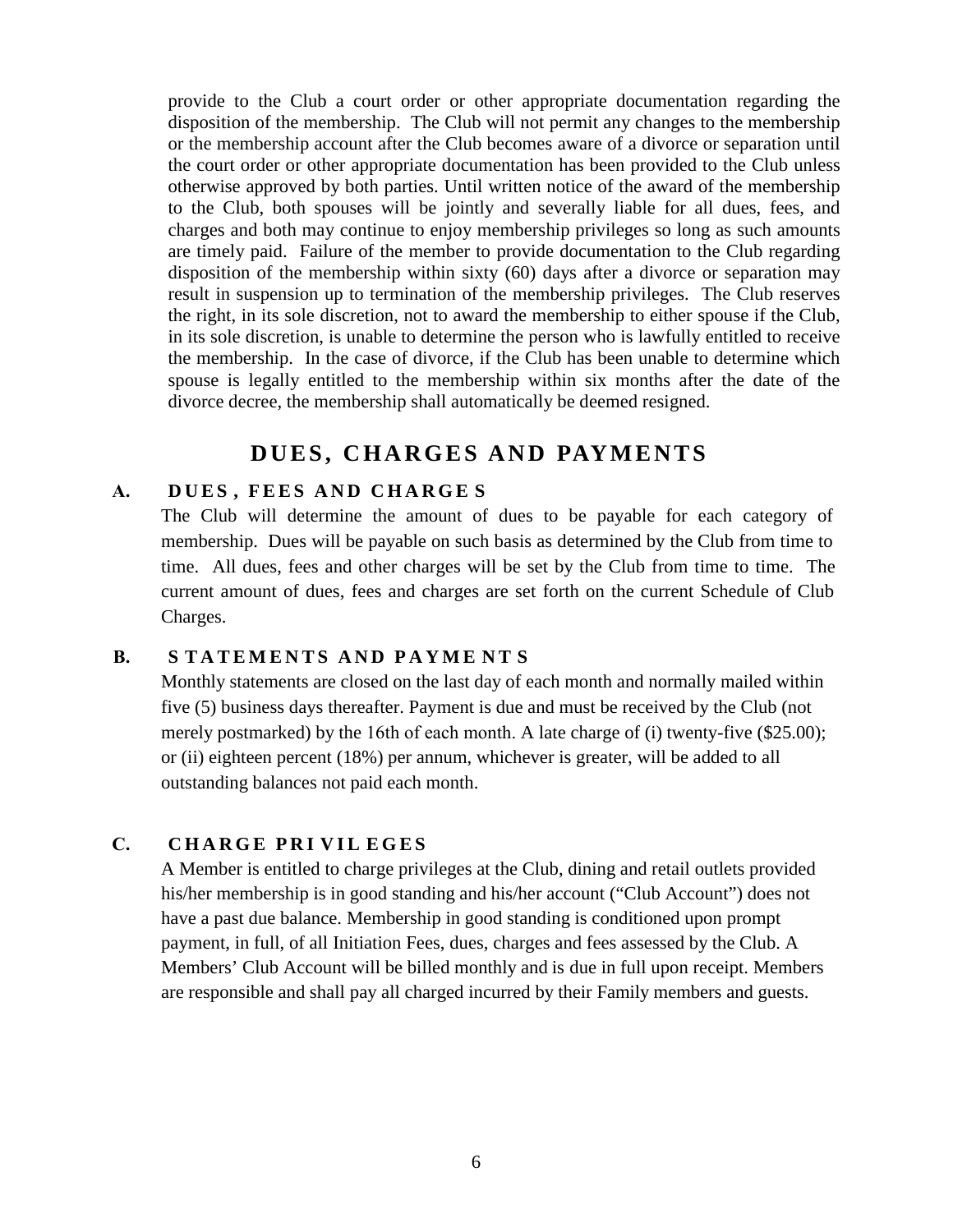# **E. MEMBE R S H I P CHARGES**

All Initiation Fees, dues, miscellaneous charges and fees for services and product to be paid on a quarterly, monthly or other basis are determined solely by the Club. The Club reserves the right to change the amount of Initiation Fees, dues, charges and fees. Membership in good standing is conditioned upon prompt payment, in full, of all Initiation Fees, dues, charges and fees as assessed by the Club. A member may be subject to disciplinary action, including forfeiture of membership, for failure to meet his/her financial obligations. The Initiation Fees, dues, fees and other charges in effect at any given time are contained in the Schedule of Club Charges, available for review at the Membership Office.

# **F. MAI TENANCE O F MEMBE R S CHARGE ACCOUNTS**

In the event that information provided on a Member's membership application with regard to cred card accounts becomes incorrect for any reason, include, but not limited to, expiration due to passage of time or closure of accounts, the Member shall provide to the Club's accounting department whatever data is necessary to update such information. All Members must maintain one (1) credit card account against which certain delinquent accounts may be charged as set forth below.

# <span id="page-10-0"></span>**G. A S S ES SME NTS**

The members are responsible for payment of the Initiation Fees, dues, fees and charges periodically established by the Club, however, the Membership shall not be assessed or levied any assessment for operating deficits. The Club is entitled to all revenues generated by the Club and is responsible for the payment of all operating expenses including any operating deficits.

# <span id="page-10-1"></span>**H. F I NANCI A L RESPONS IBILITY F O R M E MBE R S HIP**

Each member shall be legally and financially responsible for his or her acts or omissions as well as those acts or omissions of his or her family and guests. When a membership is issued in the name of more than one person, such as applicant and spouse, each person will be jointly and severally liable for the Initiation Fee, reinstatement fee, and all dues, fees, and charges associated with the membership.

# **I. NON - R E S I D E N T DUES**

The Non-Resident dues status allows Members who primary residence lies more than 50 miles from The Club at Lake Sinclair. The intent and spirit of this membership is to provide privileges to qualified individuals and families with Membership to the Club, but who live far from the property and are less likely to use the Club regularly. The Club reserves the right to require proof of primary residence in a form satisfactory to the Club. Members are required to inform the Club immediately if their primary residence is relocated to within 50-mile radius of the Club and begin paying full dues for their category of membership. Failure to notify the Club in a timely manner can result in the Club back charging dues or disciplinary action.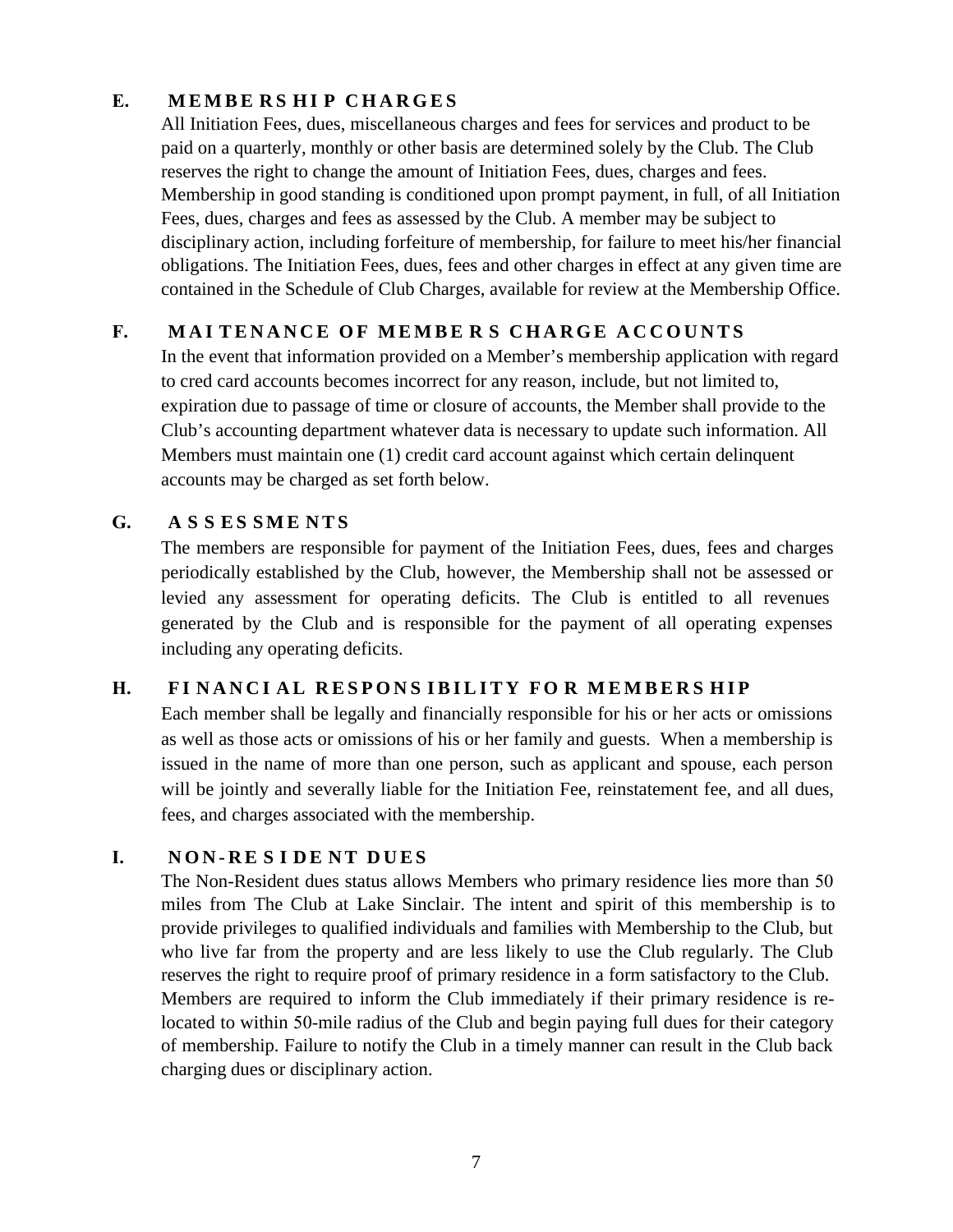# **MEMBERSHIP APPLICATION**

# <span id="page-11-1"></span><span id="page-11-0"></span>**A. APPLICATION FOR MEMBERSHIP**

Each eligible approved applicant who wishes to add a membership in another category should deliver to the Membership Office a fully executed and completed Membership Agreement, all additional required paperwork, **a check in the amount of the required Initiation Fee** made payable to the Club as set forth in the current Schedule of Club Charges.

# <span id="page-11-2"></span>**B.** REVIEW OF APPLICATION

After receiving the Membership Agreement, the Club will determine whether the applicant has satisfied the relevant conditions of membership as determined by the Club from time to time. If the Club determines that the applicant has satisfied the conditions of membership and received the required Initiation Fee, the Club will notify the applicant, in writing, that the applicant has been accepted to the Club. An applicant whose application is not acted upon favorably by the Club will be repaid any Initiation Fee which he or she has made at the time of application, without interest.

# **OTHER USE PRIVILEGES**

# <span id="page-11-4"></span><span id="page-11-3"></span>**A. GENERAL**

The Club may designate persons other than members to use the Club Facilities upon such terms and conditions as are determined by the Club from time to time. Such persons may include without limitation, Club employees, prospective purchasers of memberships in the Club, and the public.

# <span id="page-11-5"></span>**B. FOUNDER MEMBERS**

Founder Memberships may be issued to persons who help to establish the Club. The privileges associated with this level of Membership have not been defined.

# <span id="page-11-6"></span>**C. PROMOTIONAL USE**

In order to promote the Club, the Club may permit persons who are not members to use the Club Facilities upon payment of fees and charges as may be determined by the Club from time to time.

The Club shall also have the right to: (a) hold promotional and other special events, including golf and tennis tournaments at the Club; (b) at any time promote and refer to the Club in advertisements and promotional materials by making reference to the Club and the availability of memberships.

# <span id="page-11-7"></span>**D. GRANDFATHERED MEMBERS**

Members of The Club at The Club at Lake Sinclair as of October 31, 2016 who were in good standing, have only the rights set forth in their election forms and are otherwise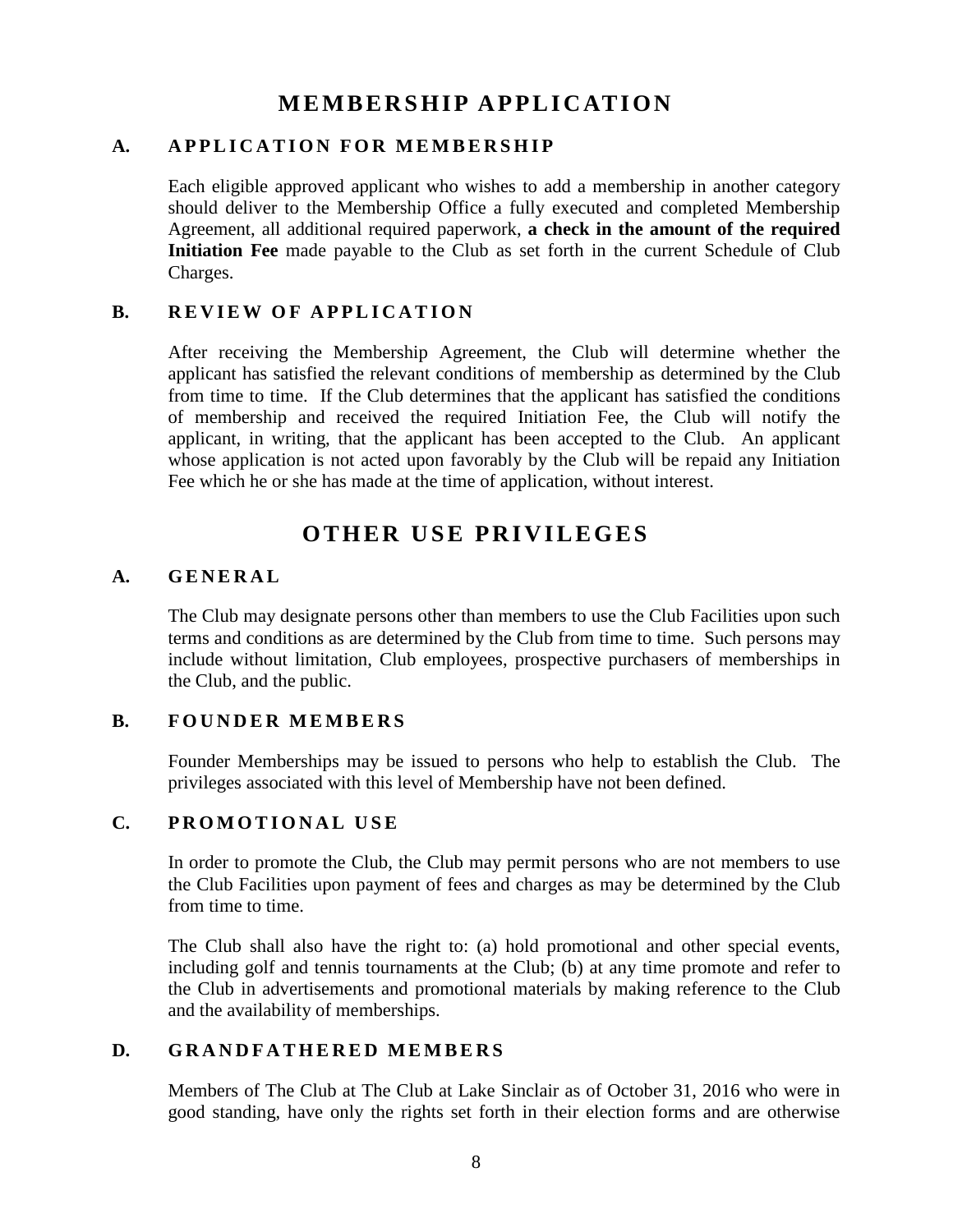subject to the terms of this Membership Plan and the Club's Rules and Regulations as the same may be amended from time to time.

# <span id="page-12-0"></span>**E. HONORARY MEMBERS**

Honorary Memberships may be issued by the Club at any time on such terms and conditions as may be determined by the Club from time to time in the Club's sole discretion. Honorary Memberships may be recalled by the Club at any time in the Club's sole discretion and will be reviewed on an annual basis.

# **F. CLUB COMMITTEES**

The Club may establish Committees. All of the members of these committees, including the chairperson, will be appointed by the Club for specific terms as determined by the Club from time to time. The management of the Club will meet with these committees on a regular basis to discuss member programs and events at the Club. Each of the committees will act only in an advisory capacity and will not have any duty or authority to act on behalf of the members or the Club.

# **G. RULES AND REGULATIONS O F THE CLUB**

All members of the Club are subject to the Rules and Regulations of the Club, as the same may be amended from time to time. The Rules and Regulations should be read for additional membership information. The Club reserves the right, in its sole discretion, to modify the Rules and Regulations and the terms and conditions of membership, including, without limitation, the right to restrict or reserve the use of the Club Facilities. Memberships in the Club may be suspended or terminated for failure to abide by the Membership Plan and the Rules and Regulations of the Club as amended from time to time.

# **H. ACKNOWLEDGMENT O F MEMBERSHIP RIGHTS**

Membership in the Club permits the member to use the Club Facilities in accordance with this Membership Plan. Membership in the Club is not an investment in the Club or its facilities, and does not provide the member with an equity or ownership interest any vested or prescriptive right or easement to use the Club or its facilities. The member agrees by applying for and accepting a membership to be bound by the terms and conditions of this Membership Plan and irrevocably agrees to fully substitute the membership privileges acquired pursuant to this Membership Plan, as the same may be amended from time to time, for any present or prior rights in or to use the Club Facilities. The Club reserves the right through action of the Club, to terminate or modify this Membership Plan, to sell the Club Facilities upon such terms as the Club determines in its sole discretion and to make any other changes in the terms and conditions of the membership or the Club Facilities available for use by members.

# **I.** TAX CONSEQUENCES OF ACQUIRING A MEMBERSHIP IN **THE CLUB**

The Club makes no representations and expresses no opinions regarding the federal, state or local income tax consequences of acquiring a membership or with respect to any